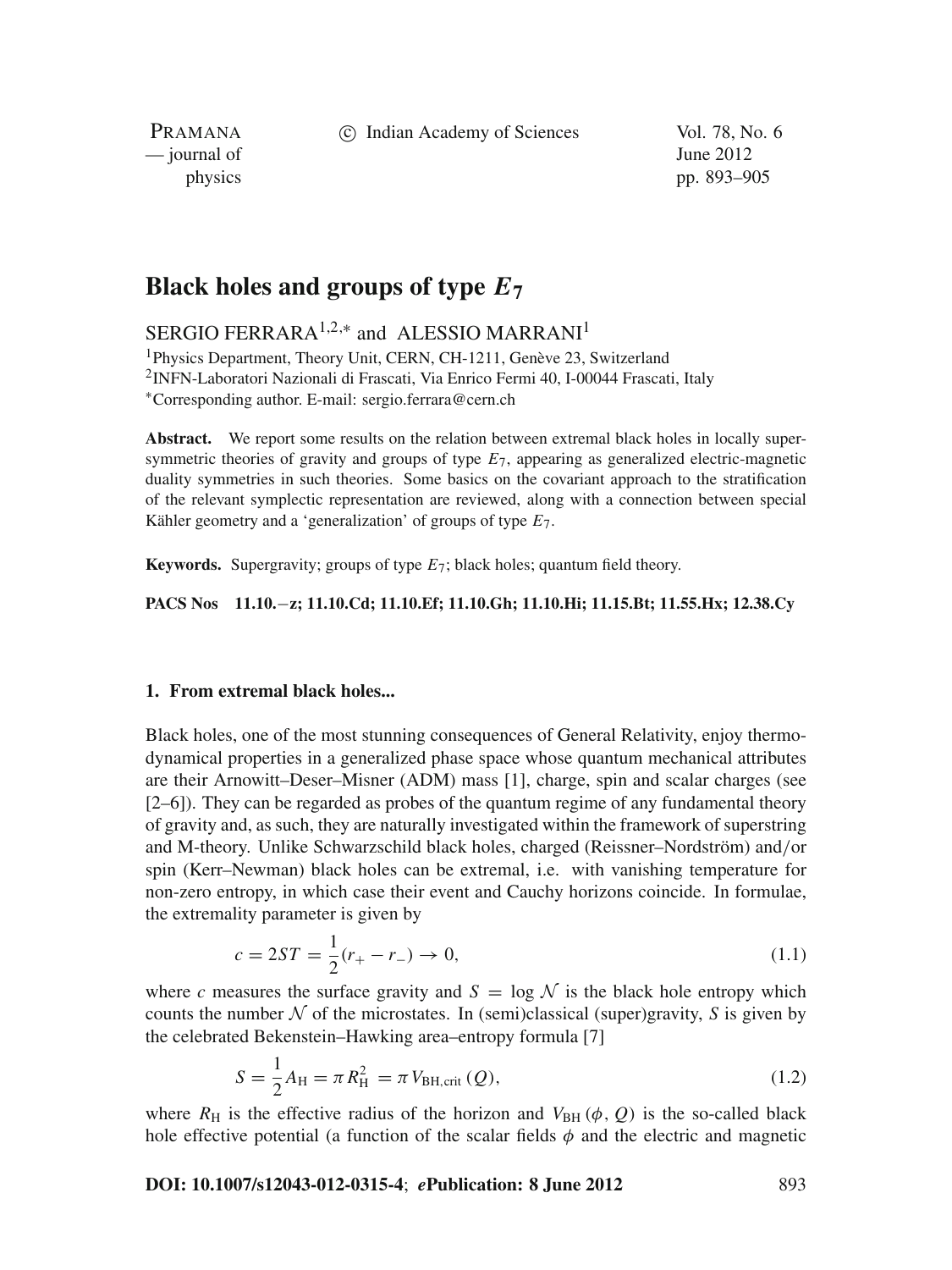charges  $Q$ ; see below), defined within the 'attractor mechanism' [3,4]: its critical points in the scalar manifold correspond to attractive scalar trajectories towards the horizon itself. For extremal charged black holes,  $R<sub>H</sub>$  must respect the symmetries of the theory and in particular it must depend only on the electric and magnetic charges and not on the scalar field values [8]. Therefore, the entropy will depend only on the charges and it will take particular expressions depending on the duality symmetries of the given model.

Another important feature of extremal black holes is that their horizon geometry of space-time is universal, and in four dimensions it is given by the  $AdS_2 \times S_2$  Bertotti-Robinson metric. Actually, extremal black holes behave as solitons interpolating between maximally symmetric geometries of (super)space-time: Minkowski at spacial infinity and the conformally flat near-horizon metric [9,10].

In supergravity, it should be recalled that, remarkably, the common radius of  $AdS_2 \times S_2$ , and therefore the entropy, can actually be computed using the underlying non-compact electric-magnetic duality [8].

In the last few years it has become clear that the scalar field dynamics for the extremal black holes can be entirely encoded into a (charge orbit-dependent) real 'superpotential' function  $W(\phi, Q)$  whose critical points coincide with a whole class of critical points of  $V_{BH}$  itself. For supersymmetric  $N = 2$  flows  $W = |Z|$ , where *Z* is the central extension of the local supersymmetry algebra; for  $N > 2 \frac{1}{N}$ -BPS flows,  $|Z|^2$  is replaced by the highest eigenvalues of  $ZZ^{\dagger}$ , where  $Z \equiv Z_{AB}$  is the central charge matrix [12].

Remarkably, such a function *W* can be shown to exist also for non-supersymmetric configurations, in which case it is called the 'fake superpotential' [11] because of the similarity with the set-up of 'fake supergravities', and applications in domain-wall physics [13]. When the attractors are regular, the *W* function has a minimum for  $\phi^i = \phi^i_H$ , and its horizon value gives the entropy of the configuration

$$
S = \frac{1}{4}A_{\rm H} = \pi W_{\rm H}^2(Q) = \pi W_{\rm crit}^2(\phi_h^i(Q), Q)
$$
 (1.3)

according to the aforementioned Bekenstein–Hawking formula. However, if *W* has a runaway behaviour in moduli space,  $\phi_H \rightarrow \infty$  *W*  $\rightarrow$  0 (which is not acceptable in *D* = 4), the corresponding black hole solutions are singular. Then the scalar fields are never stabilized within the boundaries of moduli space, there are no attractors and the entropy of the extremal configuration vanishes.

In order to describe a static, spherically symmetric, asymptotically flat, extremal dyonic black hole background in the extremal case,  $c = 2ST = 0$ , the metric ansatz reads [4]

$$
ds^{2} = -e^{2U}dt^{2} + e^{-2U}\left[\frac{d\tau^{2}}{\tau^{4}} + \frac{1}{\tau^{2}}(d\theta^{2} + \sin^{2}\theta d\phi^{2})\right],
$$
 (1.4)

with the field strength  $F_{\mu\nu}^{\Lambda}$  for  $n_V$  vectors  $(\Lambda = 1, ..., n_V)$  and its dual  $G_{\Lambda\mu\nu}$  $(\delta \mathcal{L}/\delta F_{\mu\nu}^{\Lambda})$  given by

$$
F = e^{2U} C \mathcal{M}(\phi^i) Q dt \wedge d\tau + Q \sin \theta d\theta \wedge d\phi \qquad (1.5)
$$

$$
F = \left(\frac{F_{\mu\nu}^{\Lambda}}{G_{\Lambda\mu\nu}}\right) \frac{\mathrm{d}x^{\mu}\mathrm{d}x^{\nu}}{2}.
$$
 (1.6)

894 *Pramana – J. Phys.***, Vol. 78, No. 6, June 2012**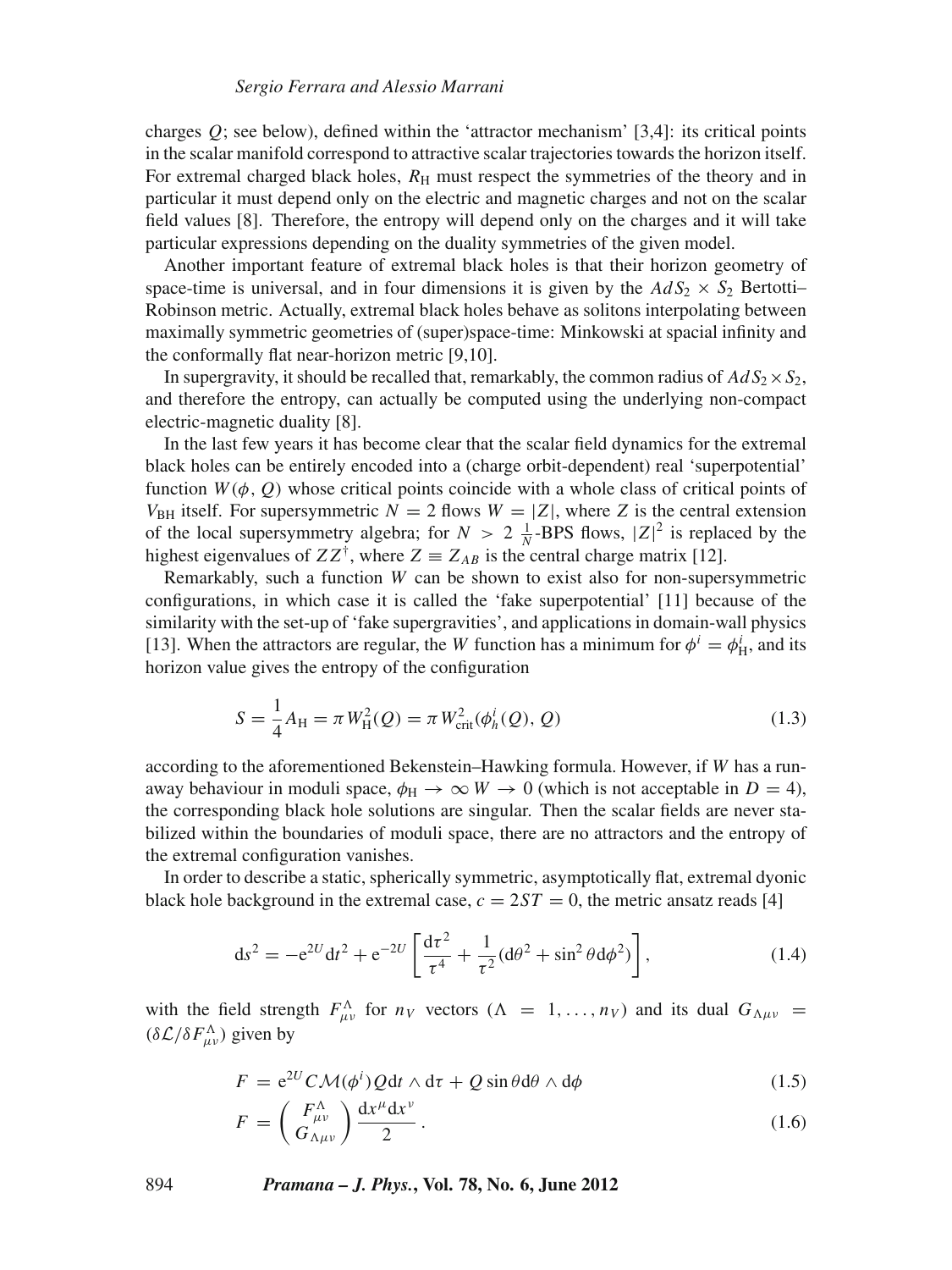The electric and magnetic charge vector  $Q = (p^{\Lambda}, q_{\Lambda})^T$  is defined as

$$
q_{\Lambda} \equiv \frac{1}{4\pi} \int_{S_{\infty}^2} G_{\Lambda} , \qquad p^{\Lambda} \equiv \frac{1}{4\pi} \int_{S_{\infty}^2} F_{\Lambda} .
$$
 (1.7)

 $\mathcal{M}(\phi)$  is a  $2n_V \times 2n_V$  real, symmetric, negative-definite  $Sp(2n_V, \mathbb{R})$  matrix, satisfying  $MCM = \mathbb{C}$  (C denoting the symplectic metric), and given by

$$
\mathcal{M}(\phi) = \begin{pmatrix} I + RI^{-1}R & -RI^{-1} \\ -I^{-1}R & I^{-1} \end{pmatrix} \tag{1.8}
$$

where  $I \equiv \text{Im} \mathcal{N}_{\Delta \Sigma}$  and  $R \equiv \text{Re} \mathcal{N}_{\Delta \Sigma}$ , with  $\mathcal{N}_{\Delta \Sigma}$  denoting the scalar-dependent vector kinetic matrix appearing in the  $D = 4$  Lagrangian density of the Maxwell–Einstein scalar system  $(i = 1, ..., n_V - 1)$ 

$$
\mathcal{L} = -\frac{R}{2} + \frac{1}{2}g_{ij}(\phi)\partial_{\mu}\phi^{i}\partial^{\mu}\phi^{j} + I_{\Lambda\Sigma}F^{\Lambda} \wedge^{*}F^{\Sigma} + R_{\Lambda\Sigma}F^{\Lambda} \wedge F^{\Sigma}.
$$
 (1.9)

The aforementioned black hole effective potential  $V_{\text{BH}}$  [3], governing the radial evolution of the scalar fields in the black hole background (1.4) enjoys a very simple expression in terms of the matrix  $M$ , namely,

$$
V_{\text{BH}} = -\frac{1}{2} Q^T \mathcal{M} Q \,. \tag{1.10}
$$

As pioneered in [4], such a function arises upon reducing the general  $D = 4$  Lagrangian (1.9) in the background (1.4) to the  $D = 1$  almost geodesic action describing the radial evolution of the  $n_V$  scalar fields  $\{U(\tau), \phi^i(\tau)\}$ :

$$
S_{D=1} = \int (U' + g_{ij}\phi'^i \phi'^j + e^{2U} V_{BH}(\phi(\tau), p, q)) d\tau,
$$
 (1.11)

where  $\tau$  is the  $D = 1$  affine evolution parameter in the extremal black hole background (1.4), and prime stands for differentiation with respect to it. In order to have the same equations of motion of the original theory, the action must be complemented with the Hamiltonian constraint (in the extremal case) [4]

$$
(U')^{2} + g_{ij}\phi'^{i}\phi'^{j} - e^{2U}V_{\text{BH}}(\phi(\tau), p, q) = 0.
$$
 (1.12)

The black hole effective potential can be written in terms of the superpotential *W* as

$$
V_{\rm BH} = W^2 + 2g^{ij}\partial_i W \partial_j W. \tag{1.13}
$$

This formula can be viewed as a differential equation defining *W* for a given black hole effective potential  $V_{\text{BH}}$ , and it can lead to multiple choices: only one of those will correspond to BPS solutions (i.e. to the usual superpotential), while others will be associated with non-BPS ones. In both cases, *W* allows to rewrite the ordinary second-order supergravity equations of motion

$$
\frac{\mathrm{d}^2 U}{\mathrm{d}\tau^2} = \mathrm{e}^{2U} V_{\mathrm{BH}} \tag{1.14}
$$

$$
\frac{\mathrm{d}^2 \phi^i}{\mathrm{d}\tau^2} = g^{i\bar{j}} \frac{\partial V_{\text{BH}}}{\partial \phi_{\bar{j}}} e^{2U},\tag{1.15}
$$

*Pramana – J. Phys.***, Vol. 78, No. 6, June 2012** 895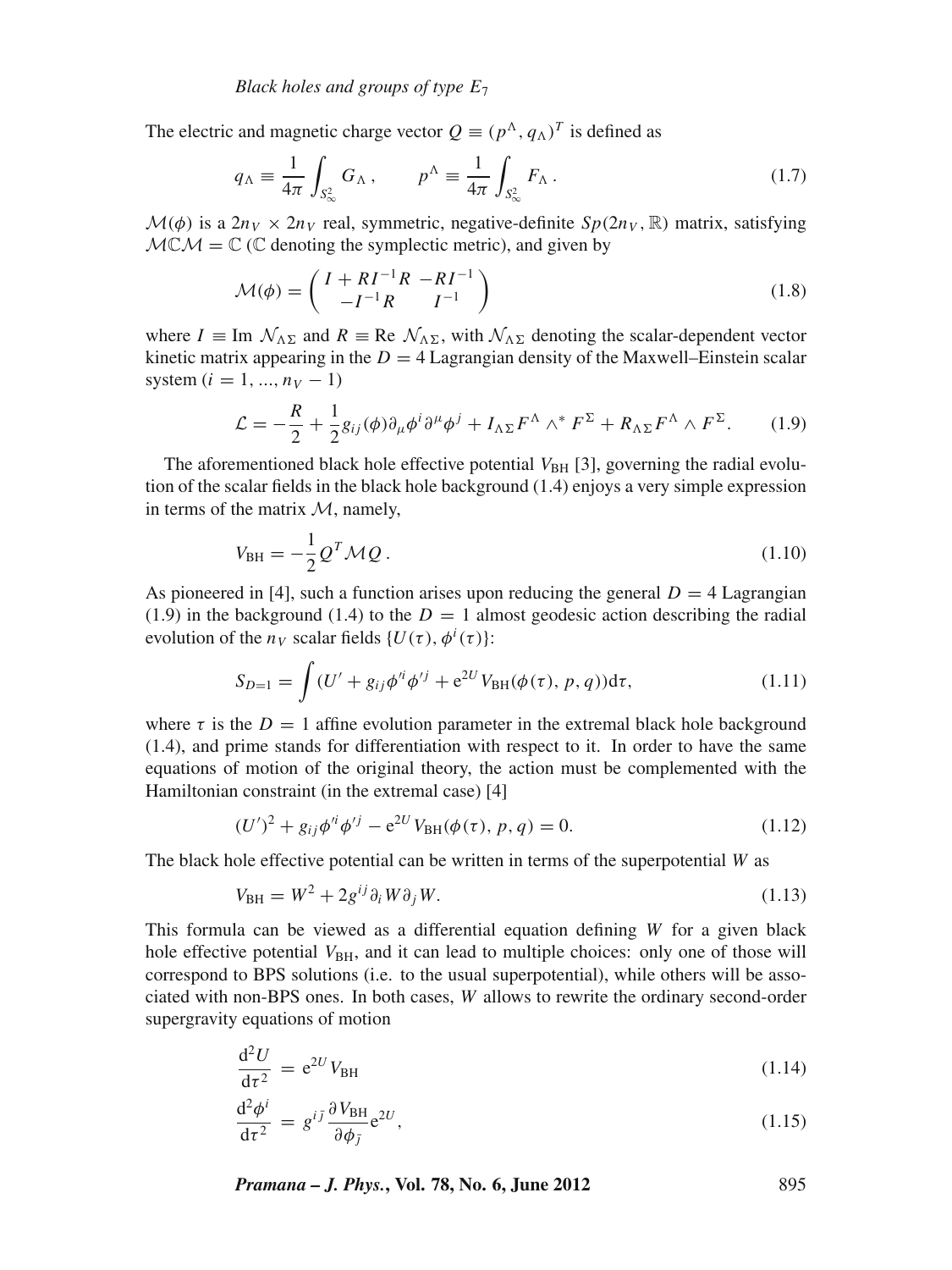as first-order flow equations, defining the radial evolution of the scalar fields  $\phi^i$  and the warp factor *U* from asymptotic infinity towards the black hole horizon [11]:

$$
U' = -e^U W, \qquad \phi'^i = -2e^U g^{ij} \partial_j W. \tag{1.16}
$$

Besides the horizon entropy  $S_{\text{BH}} = \pi W_{\text{H}}^2$  and the first-order flows, the value at radial infinity of the superpotential *W* also encodes other basic properties of the extremal black hole, which are its ADM mass [1], given by

$$
M_{\text{ADM}}(\phi_0^i, Q) \equiv W(\phi_\infty, Q), \tag{1.17}
$$

and the scalar charges

$$
\Sigma^{i} \equiv \phi_{\infty}^{i} = -2g^{ij}(\phi_{\infty}) \frac{\partial W}{\partial \phi^{i}}(\phi_{\infty}, Q). \tag{1.18}
$$

For  $N \geq 2$ , the fake superpotential for the non-BPS branch [14,15] has been computed for wide classes of models [11,16–23], based on symmetric geometries of moduli spaces, using as a tool the *U*-duality symmetry of the underlying supergravity. A universal procedure for its construction in  $N = 2$  special geometries has been established [19,20], which generalizes the results obtained for the so-called  $N = 2$  *STU* model [24].

#### **2. ...to Groups of type** *E***<sup>7</sup>**

As yielded by the treatment above, the black hole entropy *S* is invariant under the electricmagnetic duality, within the framework first defined in [8], in which the non-compact *U*duality group has a symplectic action both on the charge vector  $Q(1.7)$  and on the scalar fields (through the definition of a flat symplectic bundle [25] over the scalar manifold itself) (see [26] for a review). The latter property makes relevant the mathematical notion of groups of type *E*7.

The first axiomatic characterization of groups of type *E*<sup>7</sup> through a module (irrep.) was given in 1967 by Brown [27]. A group *G* of type  $E_7$  is a Lie group endowed with a representation **R** such that:

(1) **R** is symplectic, i.e.,

$$
\exists ! \mathbb{C}_{[MN]} \equiv \mathbf{1} \in \mathbf{R} \times_a \mathbf{R};\tag{2.1}
$$

(the subscript *a* stands for symmetric and skew-symmetric throughout) in turn,  $\mathbb{C}_{[MN]}$ defines a non-degenerate skew-symmetric bilinear form (symplectic product); given two different charge vectors  $Q_1$  and  $Q_2$  in **R**, such a bilinear form is defined as

$$
\langle Q_1, Q_2 \rangle \equiv Q_1^M Q_2^N \mathbb{C}_{MN} = -\langle Q_2, Q_1 \rangle. \tag{2.2}
$$

(2) **R** admits a unique rank-4 completely symmetric primitive *G*-invariant structure, usually named *K*-tensor

$$
\exists! \mathbb{K}_{(MNPQ)} \equiv 1 \in [\mathbf{R} \times \mathbf{R} \times \mathbf{R} \times \mathbf{R}]_s; \tag{2.3}
$$

thus, by contracting the *K*-tensor with the same charge vector  $Q$  in **R**, one can construct a rank-4 homogeneous *G*-invariant polynomial, named  $\mathcal{I}_4$ :

$$
\mathcal{I}_4(Q) \equiv \frac{1}{2} \mathbb{K}_{MNPQ} Q^M Q^N Q^P Q^Q, \qquad (2.4)
$$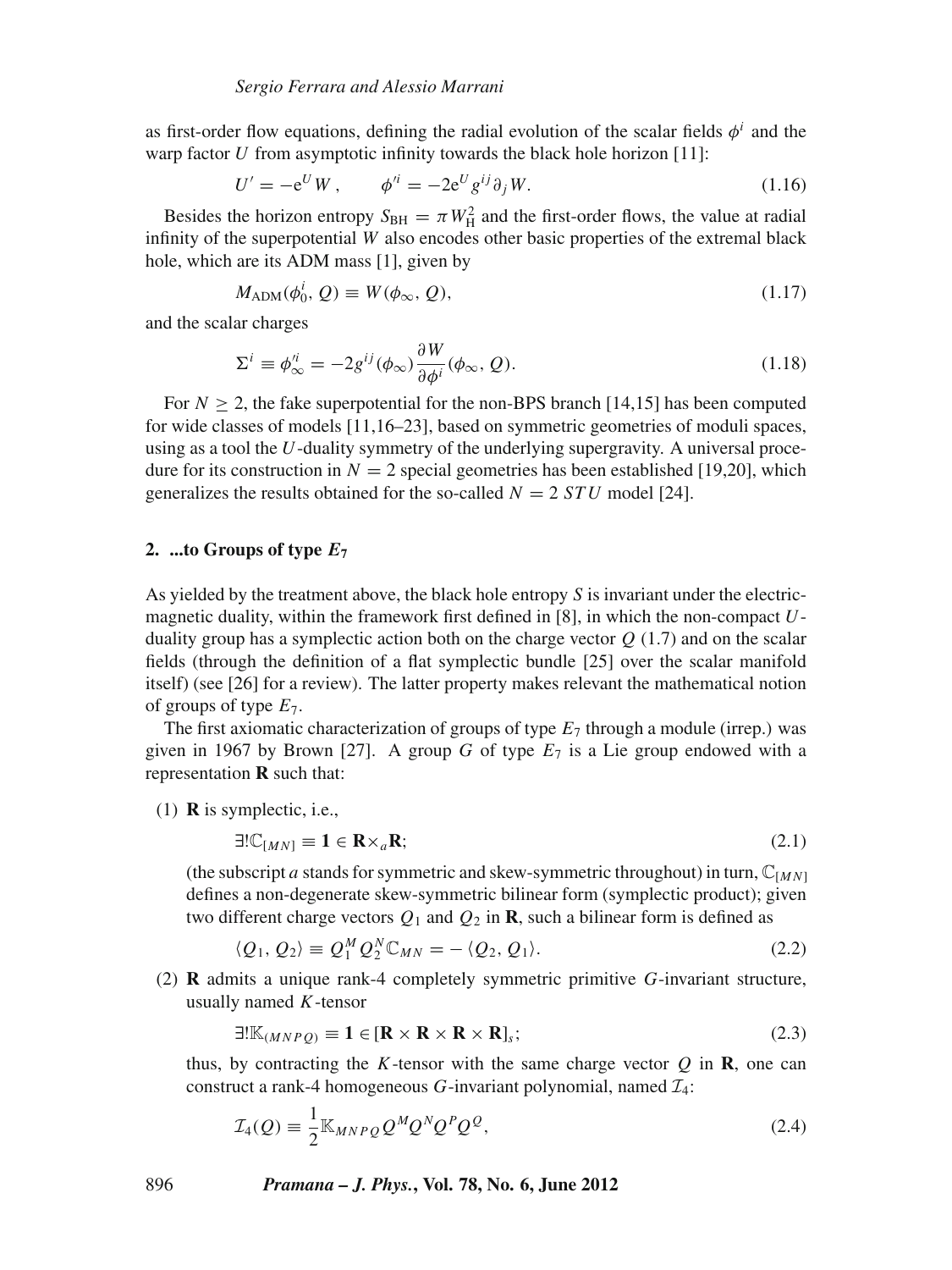which corresponds to the evaluation of the rank-4 symmetric form **q** induced by the *K*-tensor on four identical modules **R**:

$$
\mathcal{I}_4(Q) = \frac{1}{2} \mathbf{q}(Q_1, Q_2, Q_3, Q_4)|_{Q_1 = Q_2 = Q_3 = Q_4 = Q}
$$
\n
$$
\equiv \frac{1}{2} \left[ \mathbb{K}_{MNPQ} Q_1^M Q_2^N Q_3^P Q_4^Q \right]_{Q_1 = Q_2 = Q_3 = Q_4 = Q}.
$$
\n(2.5)

A famous example of quartic invariant in  $G = E_7$  is the Cartan–Cremmer–Julia invariant [28], constructed out of the fundamental irrep.  $\mathbf{R} = 56$ .

(3) If a trilinear map  $T: \mathbf{R} \times \mathbf{R} \times \mathbf{R} \to \mathbf{R}$  is defined such that

$$
\langle T(Q_1, Q_2, Q_3), Q_4 \rangle = \mathbf{q}(Q_1, Q_2, Q_3, Q_4), \tag{2.6}
$$

then it holds that

$$
\langle T(Q_1, Q_1, Q_2), T(Q_2, Q_2, Q_2) \rangle = \langle Q_1, Q_2 \rangle \mathbf{q}(Q_1, Q_2, Q_2, Q_2). \tag{2.7}
$$

This last property makes the group of type  $E_7$  amenable to a treatment in terms of (rank-3) Jordan algebras and related Freudenthal triple systems.

Remarkably, groups of type  $E_7$ , appearing in  $D = 4$  supergravity as U-duality groups, admit a  $D = 5$  uplift to groups of type  $E_6$ , as well as a  $D = 3$  downlift to groups of type *E*<sub>8</sub>; see [29]. It should also be recalled that split form of exceptional Lie groups appear in the exceptional Cremmer–Julia [30] sequence  $E_{D(D)}$  of *U*-duality groups of *M*-theory compactified on a *D*-dimensional torus, in  $D = 3, 4, 5$ .

It is intriguing to notice that the first paper on groups of type  $E_7$  was written about a decade before the discovery of extended  $(N = 2)$  supergravity [31], in which electromagnetic duality symmetry was observed [32]. The connection of groups of type  $E<sub>7</sub>$  to supergravity can be summarized by stating that all  $2 \leq N \leq 8$ -extended supergravities in  $D = 4$  with symmetric scalar manifolds  $G/H$  have G of type  $E_7$  [33,34], with the exception of  $N = 2$  group  $G = U(1, n)$  and  $N = 3$  group  $G = U(3, n)$ . These latter in fact have a quadratic invariant Hermitian form  $(Q_1, \bar{Q}_2)$ , whose imaginary part is the symplectic (skew-symmetric) product and whose real part is the symmetric quadratic invariant  $\mathcal{I}_2(O)$  defined as follows:

$$
\mathcal{I}_2(Q) \equiv [\text{Re}(Q_1, \bar{Q}_2)]_{Q_1 = Q_2};\tag{2.8}
$$

$$
\langle Q_1, \bar{Q}_2 \rangle = -\text{Im}(Q_1, \bar{Q}_2). \tag{2.9}
$$

Thus, the fundamental representations of pseudounitary groups  $U(p, n)$ , which have a Hermitian quadratic invariant form, do not strictly qualify for groups of type *E*7.

In theories with groups of type  $E_7$ , the Bekenstein–Hawking black hole entropy is given by

$$
S = \pi \sqrt{|\mathcal{I}_4(Q)|},\tag{2.10}
$$

as it was proved for the case of  $G = E_{7(7)}$  (corresponding to  $N = 8$  supergravity) in [35]. For  $N = 2$  group  $G = U(1, n)$  and  $N = 3$  group  $G = U(3, n)$  the analogue of (2.10) reads as

$$
S = \pi \left| \mathcal{I}_2(\mathcal{Q}) \right| \tag{2.11}
$$

*Pramana – J. Phys.***, Vol. 78, No. 6, June 2012** 897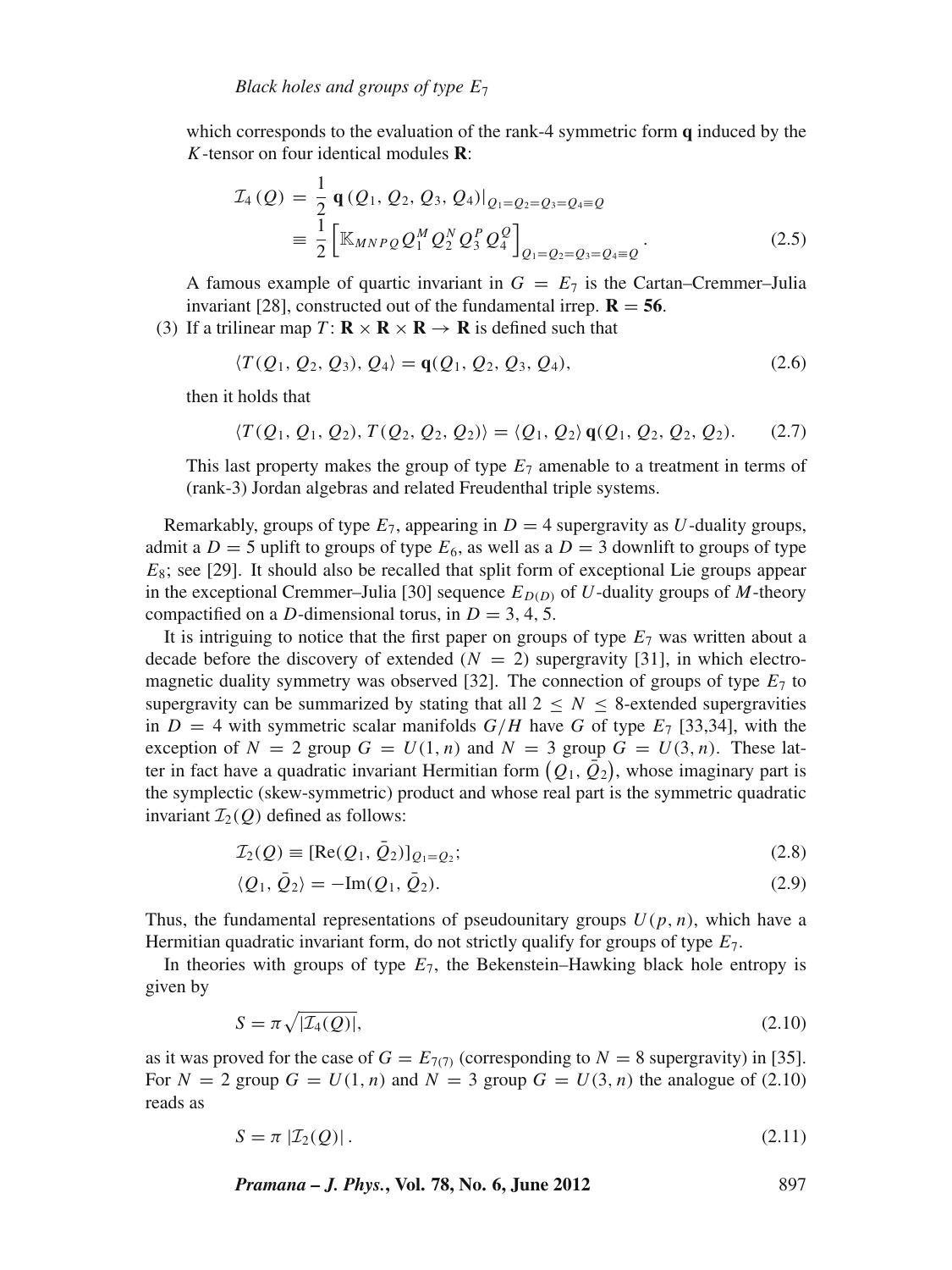**Table 1.**  $N > 3$  supergravity sequence of groups *G* of the corresponding *G*/*H* symmetric spaces, and their symplectic representations **R**.

| N                        | G                                | R            |
|--------------------------|----------------------------------|--------------|
| 3                        | U(3, n)                          | $(3 + n)$    |
|                          | $SL(2,\mathbb{R})\times SO(6,n)$ | $(2, 6 + n)$ |
| $\overline{\mathcal{L}}$ | SU(1,5)                          | 20           |
| 6                        | $SO^*(12)$                       | 32           |
| 8                        | $E_{7(7)}$                       | 56           |

**Table 2.**  $N = 2$  choices of groups *G* of the  $G/H$ symmetric spaces and their symplectic representations **R**. The last four lines refer to 'magic'  $N = 2$ supergravities.

| G                                | R            |
|----------------------------------|--------------|
| U(1, n)                          | $(1 + n)$    |
| $SL(2,\mathbb{R})\times SO(2,n)$ | $(2, 2 + n)$ |
| $SL(2,\mathbb{R})$               | 4            |
| $Sp(6,\mathbb{R})$               | 14'          |
| SU(3,3)                          | 20           |
| $SO^*(12)$                       | 32           |
| $E_{7(-25)}$                     | 56           |

For  $3 < N \le 8$  the following groups of type  $E_7$  are relevant:  $E_{7(7)}$ ,  $SO^*(12)$ ,  $SU(1, 5)$ ,  $SL(2, \mathbb{R}) \times SO(6, n)$  (see table 1). In  $N = 2$  cases of symmetric vector multiplets' scalar manifolds, there are six groups of type  $E_7$  [36]:  $E_{7(-25)}$ ,  $SO^*(12)$ ,  $SU(3, 3)$ ,  $Sp(6, \mathbb{R})$ ,  $SL(2, \mathbb{R})$ , and  $SL(2, \mathbb{R}) \times SO(2, n)$  (see table 2). Here *n* is the integer describing the number of matter (vector) multiplets for  $N = 4, 3, 2$ .

### **3. Orbits**

Here we report some results on the stratification of the **R** irrep. space of simple groups *G* of type  $E_7$  (for a recent account, with a detailed list of references, see [37]).

In supergravity, this corresponds to *U*-duality invariant constraints defining the charge orbits of a single-centred extremal black hole, namely of the *G*-invariant conditions defining the 'rank' of the dyonic charge vector  $Q(1.7)$  in **R** as an element of the corresponding Freudenthal triple system (FTS) (see [38,39], and references therein). The symplectic indices  $M = 1, ...,$  **f** (**f**  $\equiv$  dim  $_{\mathbb{R}}$ **R** (*G*)) are raised and lowered with the symplectic metric C*M N* defined by (2.1). By recalling the definition (2.4) of the unique primitive rank-4 *G*invariant polynomial constructed with *Q* in **R**, the 'rank' of a non-null *Q* as an element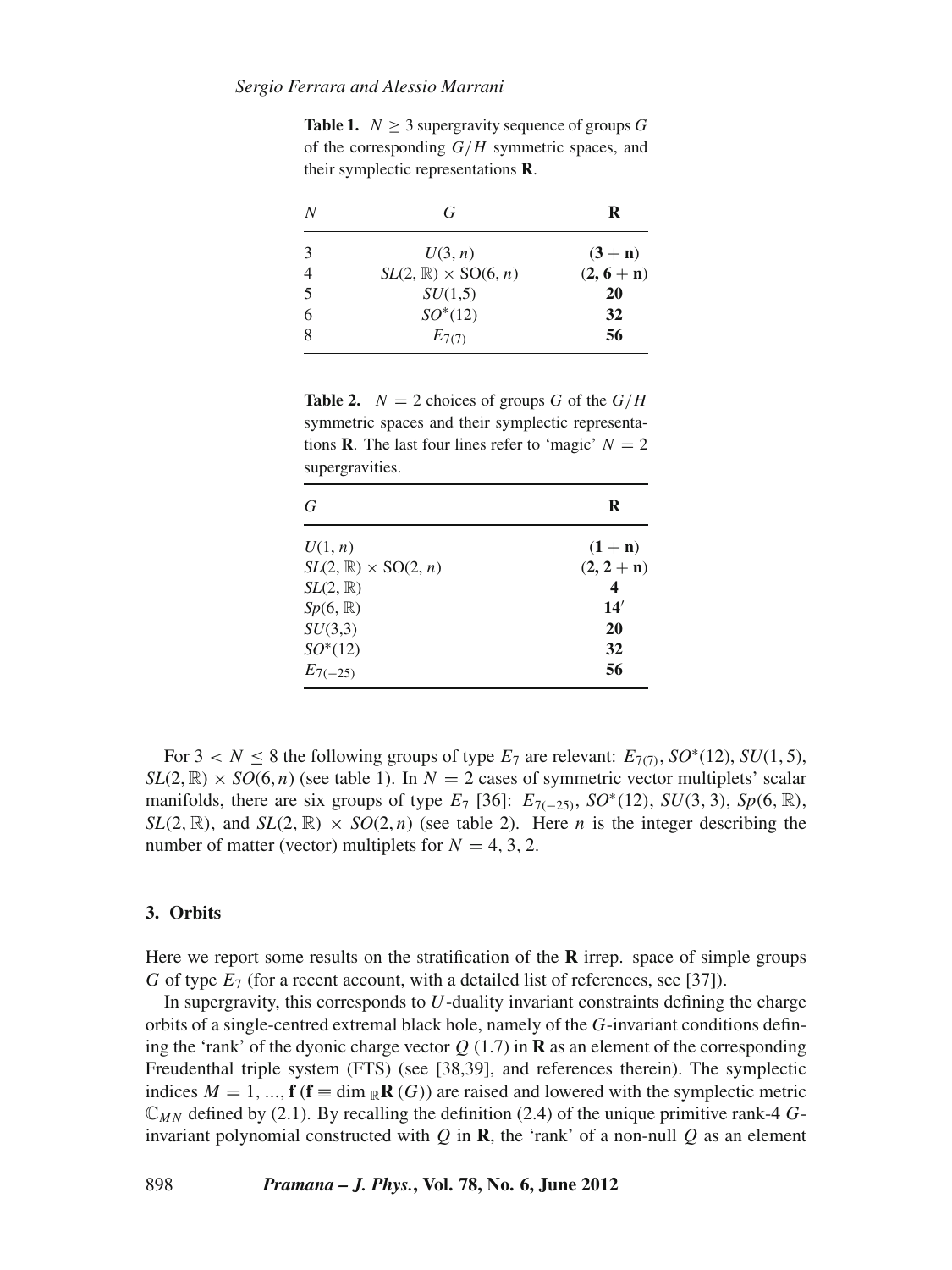of FTS(*G*) ranges from four to one, and it is manifestly *G*-invariantly characterized as follows:

(1) rank  $(Q) = 4$ . This corresponds to 'large' extremal black holes, with non-vanishing area of the event horizon (exhibiting attractor mechanism [3,4]):

$$
\mathcal{I}_4(Q) < 0 \qquad \text{or} \qquad \mathcal{I}_4(Q) > 0. \tag{3.1}
$$

(2) rank  $(Q) = 3$ . This corresponds to 'small' light-like extremal black holes, with vanishing area of the event horizon:

$$
\mathcal{I}_4(Q) = 0, \qquad T(Q, Q, Q) \neq 0. \tag{3.2}
$$

(3) rank  $(Q) = 2$ . This corresponds to 'small' critical extremal black holes:

$$
T(Q, Q, Q) = 0, \qquad 3T(Q, Q, P) + \langle Q, P \rangle Q \neq 0. \tag{3.3}
$$

(4) rank  $(Q) = 1$ . This corresponds to 'small' doubly-critical extremal BHs [40–42]:

$$
3T(Q, Q, P) + \langle Q, P \rangle Q = 0, \ \forall P \in \mathbf{R}.\tag{3.4}
$$

Let us consider the doubly-critical condition (3.4) more in detail. At least for simple groups of type *E*7, the following holds:

$$
\mathbf{R} \times_s \mathbf{R} = \mathbf{Adj} + \mathbf{S},\tag{3.5}
$$

$$
\mathbf{R} \times_a \mathbf{R} = 1 + \mathbf{A},\tag{3.6}
$$

where **S** and **A** are suitable irreps. For example, for  $G = E_7$  ( $\mathbf{R} = 56$ , Adj = 133) one gets (see [43])

$$
(56 \times 56)_s = 133 + 1463; \tag{3.7}
$$

$$
(56 \times 56)a = 1 + 1539. \tag{3.8}
$$

For such groups, one can construct the projection operator on **Adj**(*G*):

$$
\mathcal{P}_{AB}^{CD} = \mathcal{P}_{(AB)}^{(CD)};
$$
\n
$$
(3.9)
$$

$$
\mathcal{P}_{AB}^{CD} \frac{\partial^2 \mathcal{I}_4}{\partial Q^C \partial Q^D} = \frac{\partial^2 \mathcal{I}_4}{\partial Q^A \partial Q^B} \bigg|_{\text{Adj}(G)}; \tag{3.10}
$$

$$
\mathcal{P}_{AB}^{CD}\mathcal{P}_{CD}^{EF}\frac{\partial^2 \mathcal{I}_4}{\partial Q^E \partial Q^F} = \mathcal{P}_{AB}^{EF}\frac{\partial^2 \mathcal{I}_4}{\partial Q^E \partial Q^F},\tag{3.11}
$$

where (recall  $(3.5)$ )

$$
\frac{\partial^2 \mathcal{I}_4}{\partial Q^A \partial Q^B} = \frac{\partial^2 \mathcal{I}_4}{\partial Q^A \partial Q^B} \bigg|_{\mathbf{Adj}(G)} + \frac{\partial^2 \mathcal{I}_4}{\partial Q^A \partial Q^B} \bigg|_{\mathbf{S}(G)}; \tag{3.12}
$$

$$
\frac{\partial^2 \mathcal{I}_4}{\partial Q^A \partial Q^B} \bigg|_{\text{Adj}(G)} = 2 (1 - \tau) (3 \mathbb{K}_{ABCD} + \mathbb{C}_{AC} \mathbb{C}_{BD}) Q^C Q^D; \tag{3.13}
$$

$$
\frac{\partial^2 \mathcal{I}_4}{\partial Q^A \partial Q^B} \bigg|_{\mathbf{S}(G)} = 2[3\tau \mathbb{K}_{ABCD} + (\tau - 1) \mathbb{C}_{AC} \mathbb{C}_{BD}] Q^C Q^D, \tag{3.14}
$$

where  $\tau \equiv 2d/[f(f+1)], d \equiv \dim_{\mathbb{R}}(Adj(G))$ . The explicit expression of  $\mathcal{P}_{AB}^{CD}$  reads (for related results in terms of a map formulated in the '4*D*/5*D* special coordinates'

*Pramana – J. Phys.***, Vol. 78, No. 6, June 2012** 899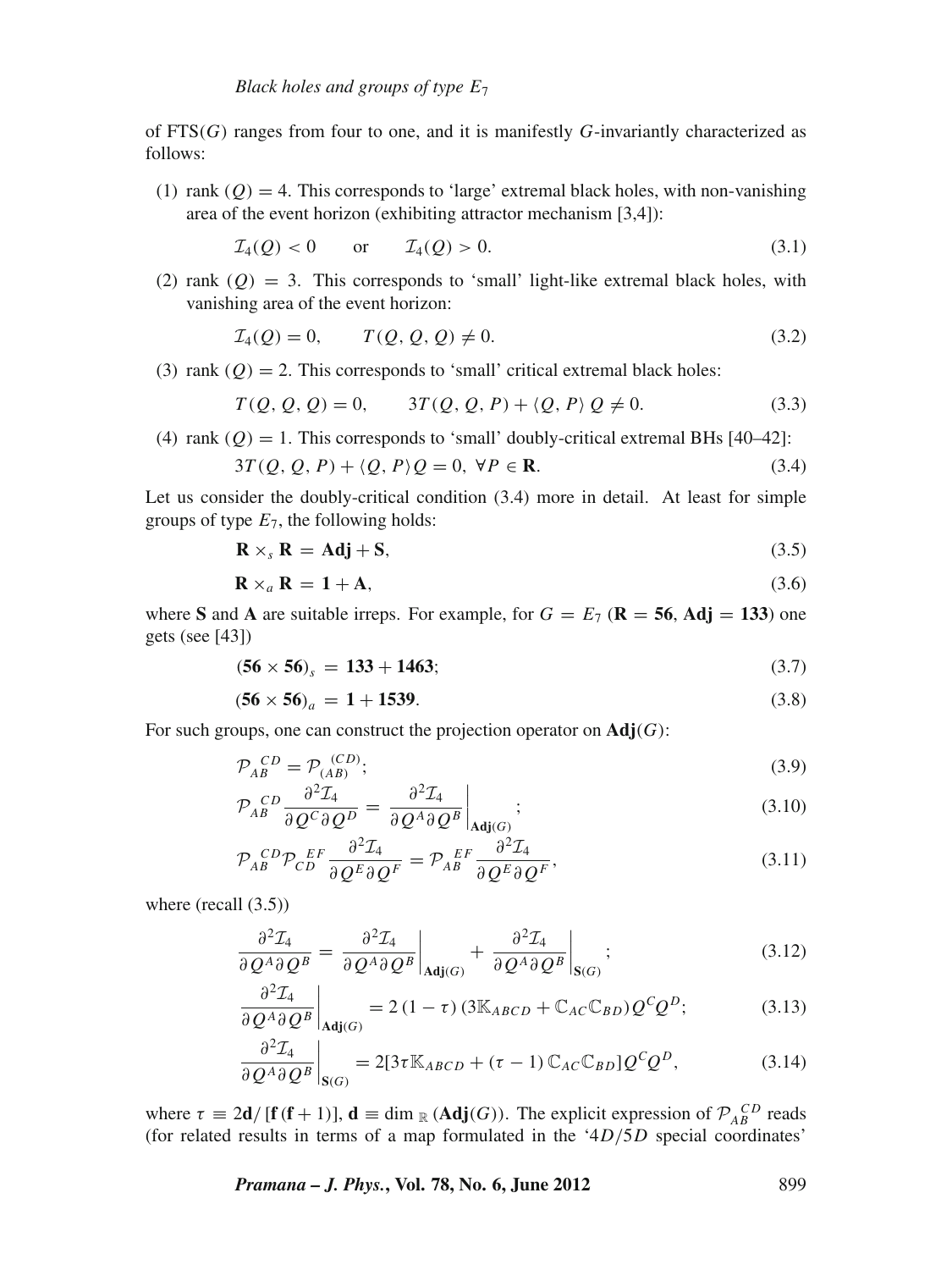symplectic frame (and thus manifestly covariant under the  $d = 5$  *U*-duality group  $G_5$ ). see [44,45]) ( $\alpha = 1, ..., d$ ):

$$
\mathcal{P}_{AB}^{CD} = \tau \left( 3\mathbb{C}^{CE} \mathbb{C}^{DF} \mathbb{K}_{EFAB} + \delta^C_{(A} \delta^D_{B)} \right) = -t^{\alpha|CD} t_{\alpha|AB},\tag{3.15}
$$

where the relation [46] (see also [47])

$$
\mathbb{K}_{MNPQ} = -\frac{1}{3\tau} t^{\alpha}_{(MN} t_{\alpha|PQ)} = -\frac{1}{3\tau} [t^{\alpha}_{MN} t_{\alpha|PQ} - \tau \mathbb{C}_{M(P} \mathbb{C}_{Q)N}], \tag{3.16}
$$

where

$$
t_{MN}^{\alpha} = t_{(MN)}^{\alpha}; \qquad t_{MN}^{\alpha} \mathbb{C}^{MN} = 0 \tag{3.17}
$$

is the symplectic representation of the generators of the Lie algebra g of *G*. Notice that  $\tau$  < 1 is nothing but the ratio of the dimensions of the adjoint **Adj** and rank-2 symmetric **R**  $\times$ <sub>s</sub> **R** (3.5) reps. of *G*, or equivalently the ratio of upper and lower indices of  $t_{MN}^{\alpha}$ 's themselves.

#### **4. Special Kähler geometry and** *'generalization'* **of groups of type** *E***<sup>7</sup>**

Here we would like to discuss the characterization of special Kähler geometry (SKG) in terms of a suitable 'generalization' of the groups of type  $E_7$ , recently proposed in [48] (for some preliminary discussion, see also §4 of [49]).

As obtained in [50] (see eq. (5.36) therein), the following real function, which we dub 'entropy functional', can be defined on the vector multiplets' scalar manifold (note that the expression (4.1) is independent of the choice of the symplectic frame and manifestly invariant under diffeomorphisms in **M**) **M**:

$$
\mathbb{I}_{4} = (|Z|^{2} - Z_{i}\bar{Z}^{i})^{2} + \frac{2}{3}i(Z\bar{C}_{\bar{i}j\bar{k}}Z^{\bar{i}}Z^{\bar{j}}Z^{\bar{k}} - \bar{Z}C_{ijk}\bar{Z}^{i}\bar{Z}^{j}\bar{Z}^{k})
$$

$$
-g^{i\bar{i}}C_{ijk}\bar{C}_{\bar{i}l\bar{m}}\bar{Z}^{j}\bar{Z}^{k}Z^{\bar{l}}Z^{\bar{m}}.
$$
(4.1)

 $Z_i$   $\equiv$  *D<sub>i</sub> Z* are the so-called 'matter charges' (*D<sub>i</sub>* stands for the Kähler-covariant differential operator; see [51] and [52] for notation and further elucidation):

$$
Z \equiv Q^M V^N \mathbb{C}_{MN}; \qquad Z_i \equiv Q^M V_i^N \mathbb{C}_{MN}, \tag{4.2}
$$

with  $V^M$  denoting the vector of covariantly-holomorphic symplectic sections of SKG, and  $V_i^M \equiv D_i V^M$ . Furthermore,  $C_{ijk}$  is the rank-3, completely symmetric, covariantly holomorphic tensor of SKG (with Kähler weights (2, −2)) (see [53,54]):

$$
C_{ijk} \equiv \mathbb{C}_{MN}(D_i D_j V^M) D_k V^N = -i g_{i\bar{l}} \bar{f}_{\Lambda}^{\bar{l}} D_j D_k L^{\Lambda} = D_i D_j D_k S = e^K W_{ijk};
$$
  
\n
$$
\bar{f}_{\Lambda}^{\bar{l}} (\bar{D} \bar{L}_{\bar{s}}^{\Lambda}) \equiv \delta_{\bar{s}}^{\bar{l}}, \qquad S \equiv -i L^{\Lambda} L^{\Sigma} \text{Im}(F_{\Lambda \Sigma}), \qquad \bar{\partial}_{\bar{l}} W_{ijk} = 0;
$$
  
\n
$$
\bar{D}_{\bar{i}} C_{jkl} = 0;
$$
  
\n
$$
D_{[i} C_{j]kl} = 0,
$$
\n(4.3)

900 *Pramana – J. Phys.***, Vol. 78, No. 6, June 2012**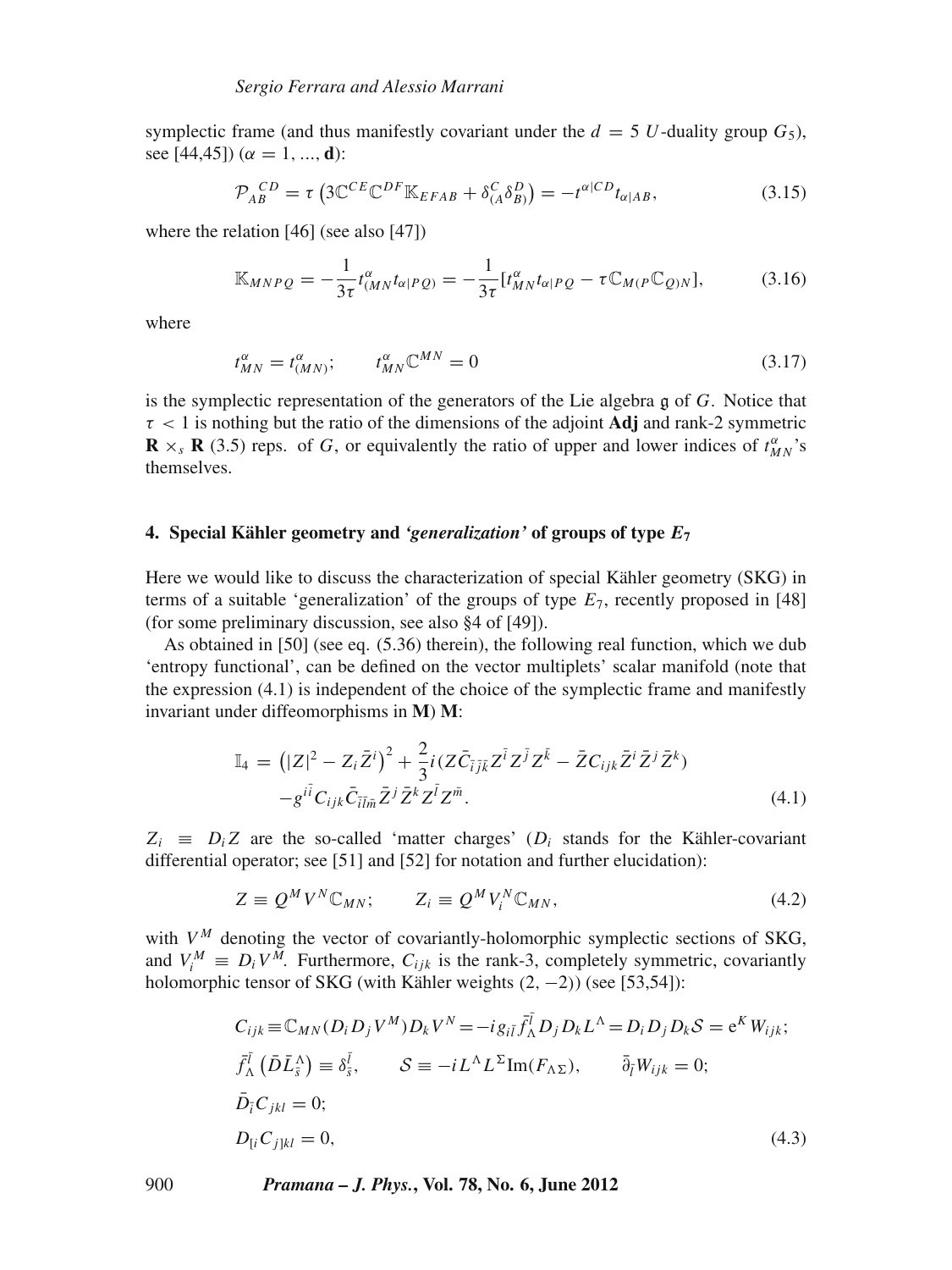the last property being a consequence, through the covariant holomorphicity of  $C_{ijk}$  and the SKG constraint on the Riemann tensor (see [53–55])

$$
R_{j\bar{k}l\bar{m}} = -g_{j\bar{k}}g_{l\bar{m}} - g_{j\bar{m}}g_{l\bar{k}} + g^{i\bar{i}}C_{ijl}\bar{C}_{\bar{i}\bar{k}\bar{m}},
$$
\n(4.4)

of the Bianchi identities satisfied by the Riemann tensor  $R_{\tilde{i} \tilde{j}k\tilde{l}}$ .

Furthermore,  $\mathbb{I}_4$  is an order-4 homogeneous polynomial in the fluxes  $\mathcal{Q}$ ; this allows for the definition of the *Q*-independent rank-4 completely symmetric tensor  $\Omega_{MNPQ}$  [49], whose general expression is explicitly computed here:

$$
\Omega_{MNPQ} = 2 \frac{\partial^4 \mathbb{I}_4}{\partial Q^{(M} \partial Q^N \partial Q^P \partial Q^Q)}
$$
\n
$$
= 2V_{(M} V_N \bar{V}_P \bar{V}_Q) + 2V_{i|(M} \bar{V}_N^i V_{j|P} \bar{V}_Q^j) - 4V_{(M} \bar{V}_N V_{i|P} \bar{V}_Q^i) \n+ \frac{2}{3} (V_{(M} V_N^{\bar{i}} V_P^{\bar{j}} \bar{D}_{\bar{i}} \bar{V}_{\bar{j}|Q} + \bar{V}_{(M} \bar{V}_N^i \bar{V}_P^j D_i V_{j|Q}) \n- 2g^{i\bar{i}} \bar{V}_{(M}^j V_N^{\bar{j}} D_i V_{j|N} \bar{D}_{\bar{i}} \bar{V}_{\bar{l}|Q},
$$
\n(4.6)

where the SKG defining relation (see [53–55])

$$
D_i D_j V^M \equiv D_i V_j^M = i C_{ijk} \bar{V}^{k|M} \tag{4.7}
$$

has been used in order to recast (4.5) in terms of  $V^M$ ,  $V_i^M$  and  $D_i V_j^M$  only.

Some further elaborations are possible. For e.g., by using (4.4),  $\mathbb{I}_4$ , (4.1) and  $\Omega_{MNPQ}$ , eq. (4.6) can respectively be rewritten as

$$
\begin{split} \mathbb{I}_{4} &= |Z|^{4} - (Z_{i}\bar{Z}^{i})^{2} - 2|Z|^{2}Z_{i}\bar{Z}^{i} \\ &+ \frac{2}{3}i(Z\bar{C}_{\bar{i}\bar{j}\bar{k}}Z^{\bar{i}}Z^{\bar{j}}Z^{\bar{k}} - \bar{Z}C_{ijk}\bar{Z}^{i}\bar{Z}^{j}\bar{Z}^{k}) - \mathcal{R}; \end{split} \tag{4.8}
$$
\n
$$
\Omega_{MNPQ} = 2V_{(M}V_{N}\bar{V}_{P}\bar{V}_{Q)} - 2V_{i|(M}\bar{V}_{N}^{i}V_{j|P}\bar{V}_{Q)}^{j} - 4V_{(M}\bar{V}_{N}V_{i|P}\bar{V}_{Q)}^{i} \\ &+ \frac{2}{3}(V_{(M}V_{N}^{\bar{i}}V_{P}^{\bar{j}}\bar{D}_{\bar{i}}\bar{V}_{\bar{j}|Q} + \bar{V}_{(M}\bar{V}_{N}^{i}\bar{V}_{P}^{j}D_{i}V_{j|Q}) - R_{MNPQ}, \end{split} \tag{4.9}
$$

where the sectional curvature of matter charges (eq.  $(5.3)$  of [56]; also note that  $(4.10)$  is different from the definition given by eq. (3.1.1.2.11) of [57]))

$$
\mathcal{R} \equiv R_{i\bar{j}k\bar{l}} \bar{Z}^i Z^{\bar{j}} \bar{Z}^k Z^{\bar{l}},\tag{4.10}
$$

and the corresponding rank-4 completely symmetric tensor

$$
R_{MNPQ} \equiv \frac{\partial^4 \mathcal{R}}{\partial Q^{(M} \partial Q^N \partial Q^P \partial Q^Q)} = R_{i\bar{j}k\bar{l}} \bar{V}_{(M}^i V_N^{\bar{j}} \bar{V}_P^k V_Q^{\bar{l}}, \qquad (4.11)
$$

has been introduced. Note that  $R_{MNPQ}$  can be regarded as the completely symmetric part of the 'symplectic pull-back' (through the symplectic sections  $V_i^M$ ) of the Riemann tensor  $R_{i\,\bar{i}k\bar{l}}$  of **M**.

Thus, SKG can be associated with a generalization of the class of groups of type *E*7, based on  $\mathbb{I}_4$  and the corresponding (generally field-dependent, non-constant)  $\Omega$ -structure:

SKG: 
$$
\begin{cases} \Omega_{MNPQ} : D_i \Omega_{MNPQ} = \partial_i \Omega_{MNPQ} \neq 0; \\ \mathbb{I}_4 \equiv \frac{1}{2} \Omega_{MNPQ} Q^M Q^N Q^P Q^Q \Rightarrow D_i \mathbb{I}_4 = \partial_i \mathbb{I}_4 \neq 0. \end{cases}
$$
(4.12)

*Pramana – J. Phys.*, Vol. 78, No. 6, June 2012 901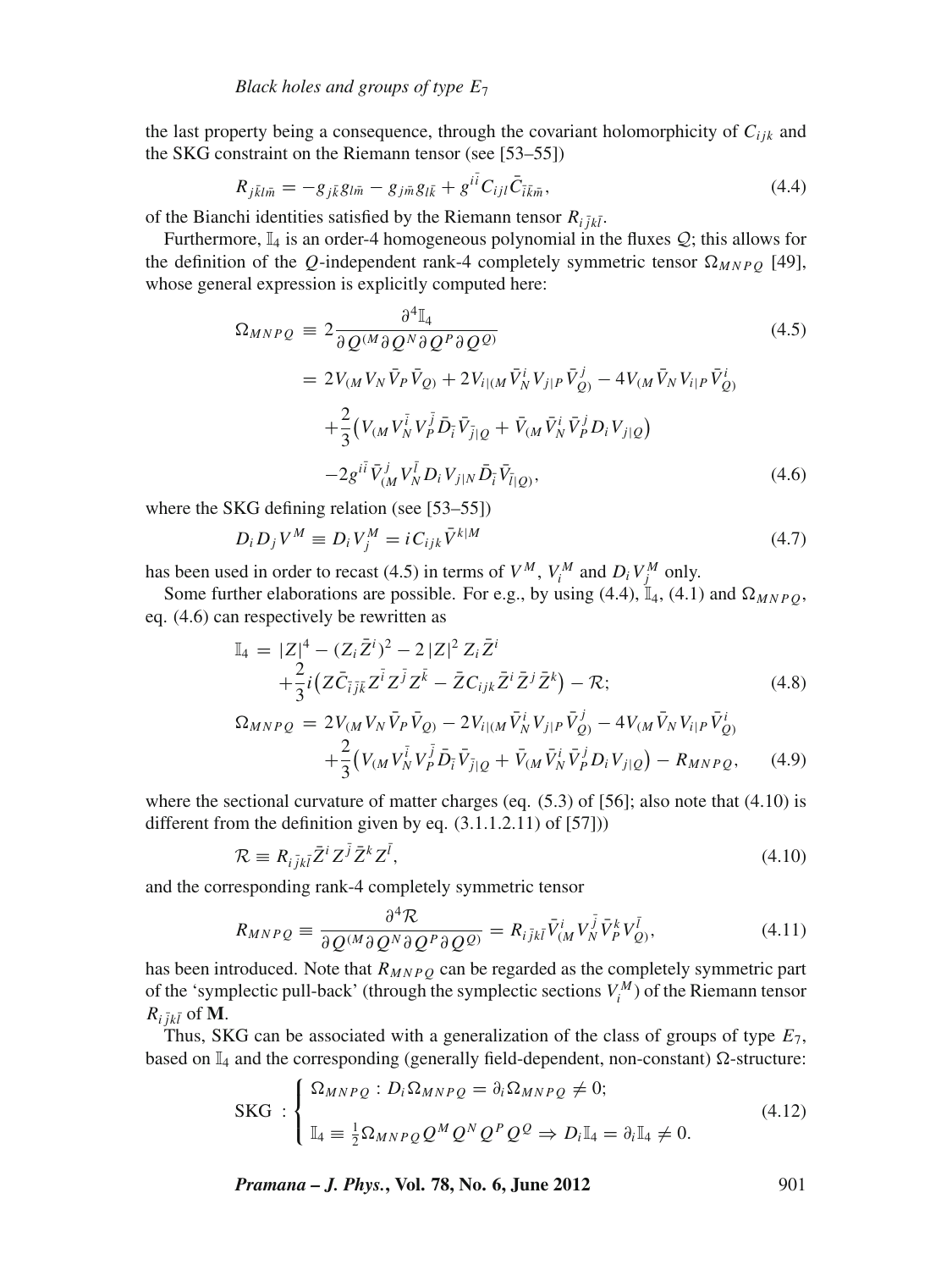Symmetric Kähler spaces have a covariantly constant Riemann tensor:

$$
D_i R_{j\bar{k}l\bar{m}} = 0. \tag{4.13}
$$

Within SKG, through the constraint (4.4), this implies the covariant constancy of the *C*-tensor (4.3):

$$
D_{(i}C_{j)kl} = D_{(i}C_{jkl)} = 0,
$$
\n(4.14)

which in turn yields the relation:

$$
C_{p(kl}C_{ij)n}g^{n\bar{n}}g^{p\bar{p}}\bar{C}_{\bar{n}\bar{p}\bar{m}} = \frac{4}{3}g_{(l|\bar{m}C_{\parallel ijk})} \Leftrightarrow g^{n\bar{n}}R_{(i|\bar{m}|j|\bar{n}C_{n|kl})} = -\frac{2}{3}g_{(i|\bar{m}C_{\parallel jkl})}.
$$
\n(4.15)

Equivalently, symmetric SK manifolds can be characterized by stating that their  $\Omega_{MNPQ}$ is independent of the scalar fields themselves, and it matches the  $K$ -tensor  $K_{MNPQ}$  defining the rank-4 invariant K-structure of the corresponding U-duality group of type  $E_7$ [27] (see also [46], and references therein). Consequently, the corresponding 'entropy functional'  $\mathbb{I}_4$  (4.1) is independent of the scalar fields themselves, and it is thus a constant function in **M**, given by the unique algebraically-independent 1-centred *U*-duality invariant polynomial *I*4:

symmetric SKG  
\n(*U*-duality group *G* is of type *E*<sub>7</sub>)  
\n
$$
\Rightarrow \begin{cases}\n\Omega_{MNPQ} = \mathbb{K}_{MNPQ} \Rightarrow D_i \Omega_{MNPQ} = \partial_i \Omega_{MNPQ} = 0; \\
\mathbb{I}_4 = \mathcal{I}_4 \equiv \frac{1}{2} \mathbb{K}_{MNPQ} Q^M Q^N Q^P Q^Q \Rightarrow D_i \mathbb{I}_4 = \partial_i \mathbb{I}_4 = 0.\n\end{cases}
$$
\n(4.16)

In turn, within symmetric SKG, the pseudounitary  $U$ -duality group  $U(1, s)$  (corresponding to  $N = 2$  minimally coupled Maxwell–Einstein theory [58,59]) is 'degenerate', in the aforementioned sense that the corresponding  $\mathcal{I}_4$  actually is the square of the order-2  $U(1, s)$ -invariant polynomial  $\mathcal{I}_2$ . Indeed,  $N = 2$  minimally coupled supergravity is characterized by  $C_{ijk} = 0$ , which plugged into (4.1) (by taking (4.16) into account) yields:

symmetric SKG  
\n
$$
{}^{G=U(1,s)} \Rightarrow \begin{cases} \Omega_{MNPQ} = \mathbb{K}_{MNPQ} \Rightarrow D_i \Omega_{MNPQ} = \partial_i \Omega_{MNPQ} = 0; \\ C_{ijk} = 0; \\ \mathbb{I}_4 = \mathcal{I}_4 = (|Z|^2 - Z_i \bar{Z}^i)^2 = \frac{1}{4} \mathcal{I}_2^2 \Rightarrow D_i \mathbb{I}_4 = \partial_i \mathbb{I}_4 = 0, \end{cases}
$$
\n(4.17)

where the normalization of [60] (see eq. (2.15) therein) has been adopted.

We conclude by recalling that, as noticed in [50] and [49], the 'entropic functional'  $\mathbb{I}_4$ (4.1) is related to the geodesic potential defined in the  $D = 4 \rightarrow 3$  dimensional reduction of the considered  $N = 2$  theory. Under such a reduction, the  $D = 4$  vector multiplets' SK manifold **M** (dim<sub>C</sub> =  $n_V$ ) enlarges to a special quaternionic Kähler manifold  $\mathfrak{M}$ (dim<sub>H</sub> =  $n_V$  + 1) given by *c*-map [61,62] of **M** itself:  $\mathfrak{M} = c$  (**M**). By specifying eq. (4.1) in the '4 $D/5D$  special coordinates' symplectic frame,  $\mathbb{I}_4$  matches the opposite of the function *h* defined by eq. (4.42) of [63], within the analysis of special quaternionic Kähler geometry. This relation can be strengthened by observing that the tensor  $\Omega_{MNPO}$ given by  $(4.5)$ – $(4.6)$  is proportional to the  $\Omega$ -tensor of quaternionic geometry, related to the quaternionic Riemann tensor by eq. (15) of [64] (for further comments, see [49]).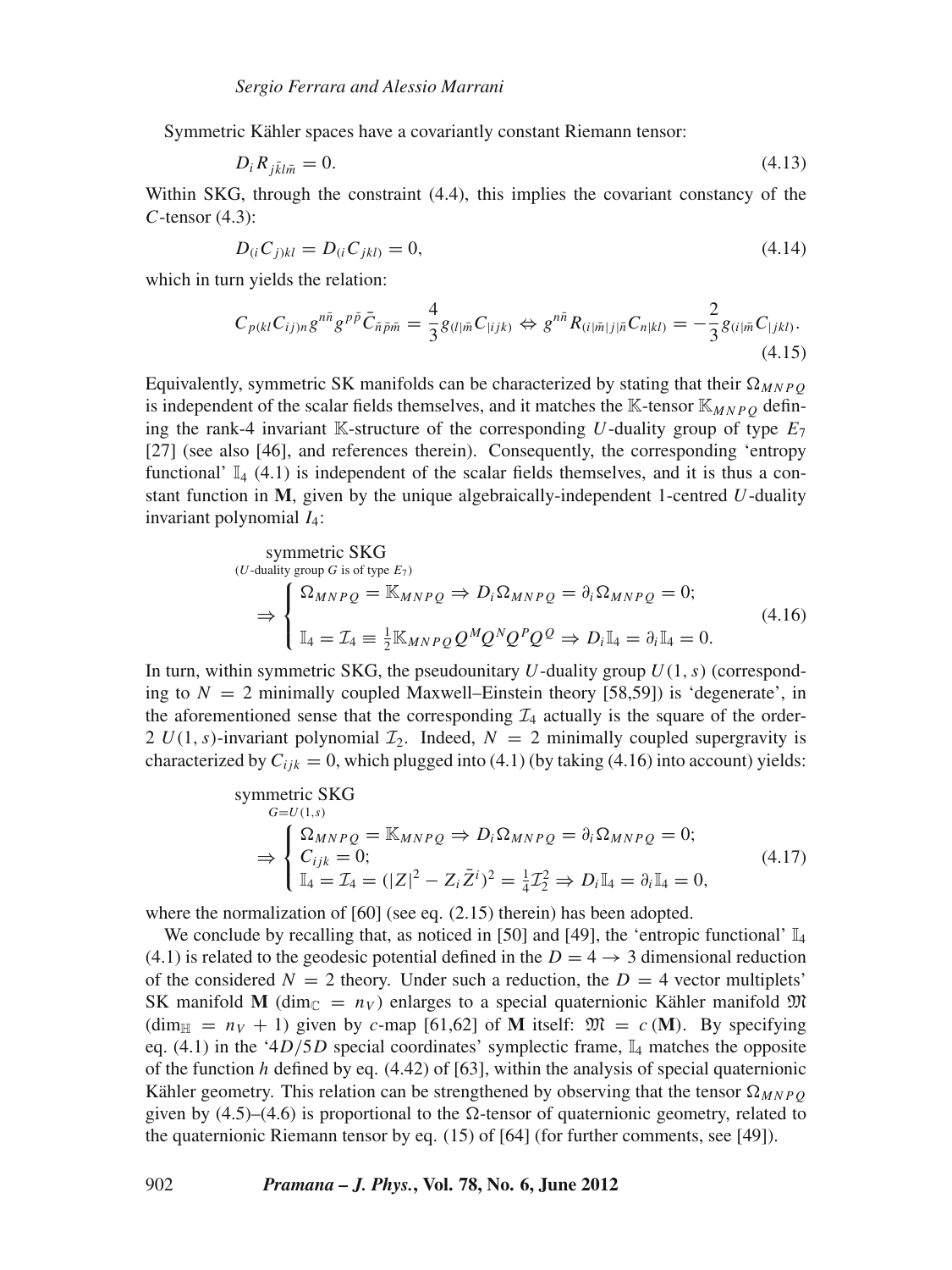# **Acknowledgements**

The reported results were obtained in collaboration with Laura Andrianopoli, Stefano Bellucci, Leron Borsten, Bianca Letizia Cerchiai, Anna Ceresole, Riccardo D'Auria, Gianguido Dall'Agata, Mike Duff, Murat Günaydin, Renata Kallosh, Emanuele Orazi, William Rubens, Raymond Stora, Mario Trigiante, Armen Yeranyan and Bruno Zumino, which the authors gratefully acknowledge.

The work of SF is supported by the ERC Advanced Grant No. 226455, 'Supersymmetry, Quantum Gravity and Gauge Fields' (SUPERFIELDS), and in part by DOE Grant DE-FG03-91ER40662.

### **References**

- [1] R Arnowitt, S Deser and C W Misner, *Phys. Re*v*.* **117**, 1595 (1960)
- [2] S Ferrara, K Hayakawa and A Marrani, *Fortsch. Phys.* **56**, 993 (2008), arXiv:0805.2498 [hep-th]
- [3] S Ferrara, R Kallosh and A Strominger, *Phys. Re*v*.* **D52**, (1995) 5412 A Strominger, *Phys. Lett.* **B383**, 39 (1996) S Ferrara and R Kallosh, *Phys. Re*v*.* **D54**, 1514 (1996); *Phys. Re*v*.* **D54**, 1525 (1996)
- [4] S Ferrara, G W Gibbons and R Kallosh, *Nucl. Phys.* **B500**, 75 (1997)
- [5] L Andrianopoli, R D'Auria, S Ferrara and M Trigiante, *Lect. Notes Phys.* **737**, 661 (2008), arXiv:hep-th/0611345
- [6] S Bellucci, S Ferrara, R Kallosh and A Marrani, *Lect. Notes Phys.* **755**, 115 (2008), arXiv:0711.4547 [hep-th]
- [7] S W Hawking, *Phys. Re*v*. Lett.* **26**, 1344 (1971) J D Bekenstein, *Phys. Re*v*.* **D7**, 2333 (1973)
- [8] M K Gaillard and B Zumino, *Nucl. Phys.* **B193**, 221 (1981) P Aschieri, S Ferrara and B Zumino, *Ri*v*. Nuo*v*o Cim.* **31**, 625 (2009), arXiv:0807.4039 [hep-th]
- [9] M J Duff, R R Khuri and J X Lu, *Phys. Rep.* **259**, 213 (1995), arXiv:hep-th/9412184
- [10] G Gibbons and P K Townsend, *Phys. Re*v*. Lett.* **71**, 3754 (1993)
- [11] A Ceresole and G Dall'Agata, *J. High Energy Phys.* **0703**, 110 (2007), arXiv:hep-th/0702088
- [12] S Ferrara and A Marrani, *J. High Energy Phys.* **1012**, 038 (2010), arXiv:1009.3251 [hep-th]
- [13] D Z Freedman, C Nunez, M Schnabl and K Skenderis, *Phys. Re*v*.* **D69**, 104027 (2004), arXiv:hep-th/0312055 A Celi, A Ceresole, G Dall'Agata, A Van Proeyen and M Zagermann, *Phys. Re*v*.* **D71**, 045009 (2005), arXiv:hep-th/0410126
- [14] A Dabholkar, A Sen and S P Trivedi, *J. High Energy Phys.* **0701**, 096 (2007), arXiv: hep-th/0611143
- [15] E G Gimon, F Larsen and J Simon, *J. High Energy Phys.* **0801**, 040 (2008), arXiv: hep-th/0710.4967
- [16] L Andrianopoli, R D'Auria, E Orazi and M Trigiante, *J. High Energy Phys.* **0711**, 032 (2007), arXiv:hep-th/0706.0712
- [17] G Lopes Cardoso, A Ceresole, G Dall'Agata, J M Oberreuter and J Perz, *J. High Energy Phys.* **0710**, 063 (2007), arXiv:hep-th/0706.3373
- [18] S Bellucci, S Ferrara, A Marrani and A Yeranyan, *stu black holes unveiled*, arXiv:hep-th/ 0807.3503
- [19] A Ceresole, G Dall'Agata, S Ferrara and A Yeranyan, *Nucl. Phys.* **B824**, 239 (2010), arXiv:0908.1110

*Pramana – J. Phys.***, Vol. 78, No. 6, June 2012** 903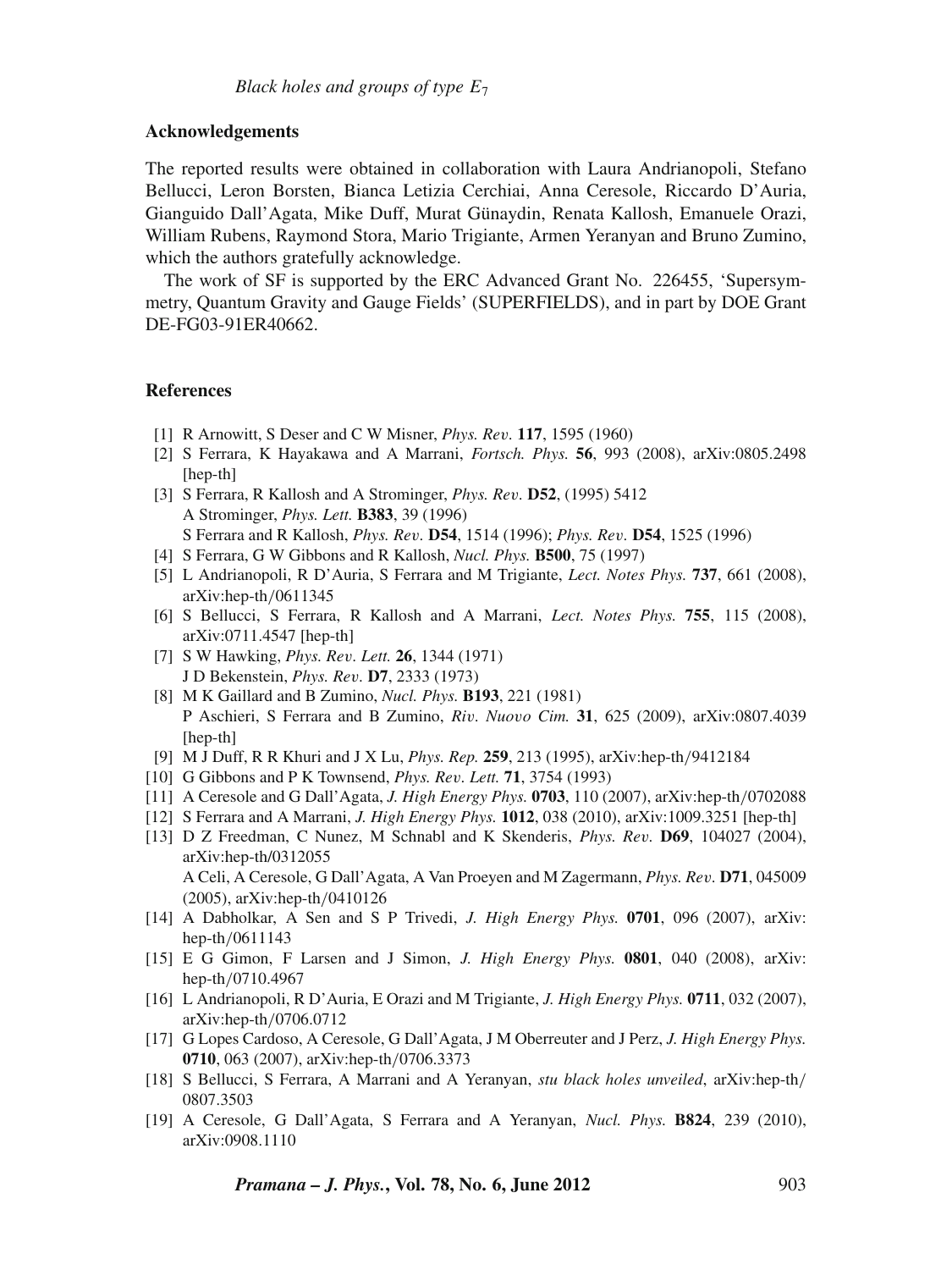- [20] A Ceresole, G Dall'Agata, S Ferrara and A Yeranyan, *Nucl. Phys.* **B832**, 358 (2010), arXiv:0910.2697
- [21] G Bossard, Y Michel and B Pioline, *Extremal black holes, nilpotent orbits and the true fake superpotential*, arXiv:0908.1742
- [22] S Ferrara, A Gnecchi and A Marrani, *Phys. Re*v*.* **D78**, 065003 (2008), arXiv:hep-th/0806. 3196

J Perz, P Smyth, T Van Riet and B Vercnocke, *J. High Energy Phys.* **0903**, 150 (2009), arXiv:hep-th/0810.1528

K Goldstein and S Katmadas, *J. High Energy Phys.* **0905**, 058 (2009), arXiv:hep-th/ 0812.4183

I Bena, G Dall'Agata, S Giusto, C Ruef and N P Warner, *J. High Energy Phys.* **0906**, 015 (2009), arXiv:hep-th/0902.4526

P Galli and J Perz, *Non-supersymmetric extremal multicenter black holes with superpotentials*, arXiv:0909.5185

- [23] L Andrianopoli, R D'Auria, E Orazi and M Trigiante, *First order description of D=4 static black holes and the Hamilton–Jacobi equation*, arXiv:hep-th/0905.3938
- [24] M J Duff, J T Liu and J Rahmfeld, *Nucl. Phys.* **B459**, 125 (1996), arXiv:hep-th/9508094 K Behrndt, R Kallosh, J Rahmfeld, M Shmakova and W K Wong, *Phys. Re*v*.* **D54**, 6293 (1996), arXiv:hep-th/9608059
- [25] A Strominger, *Commun. Math. Phys.* **133**, 163 (1990)
- [26] B de Wit, *Introduction to black hole entropy and supersymmetry*, hep-th/0503211
- [27] R B Brown, *J. Reine Angew. Math.* **236**, 79 (1969)
- [28] E Cartan, Œ*u*v*res complètes* (Editions du Centre National de la Recherche Scientifique, Paris, 1984)

E Cremmer and B Julia, *Nucl. Phys.* **B159**, 141 (1979)

- [29] P Truini, *Exceptional Lie algebras, SU*(3) *and Jordan pairs*, arXiv:1112.1258 [math-ph]
- [30] B Julia, *Group disintegrations* E Cremmer, Supergravities in 5 dimensions, in: *Superspace and supergra*v*ity* edited by S W Hawking and M Rocek (Cambridge Univ. Press, 1981)
- [31] S Ferrara and P Van Nieuwenhuizen, *Phys. Re*v*. Lett.* **17**, 1669 (1976)
- [32] S Ferrara, C Savoy and B Zumino, *Nucl. Phys.* **B121**, 393 (1977)
- [33] L Borsten, D Dahanayake, M J Duff and W Rubens, *Phys. Re*v*.* **D80**, 026003 (2009), arXiv:0903.5517 [hep-th]
- [34] S Ferrara, A Marrani and A Yeranyan, *Phys. Lett.* **B701**, 640 (2011), arXiv:1102.4857 [hep-th]
- [35] R Kallosh and B Kol, *Phys. Re*v*.* **D53**, 5344 (1996), arXiv:hep-th/9602014
- [36] M Gunaydin, G Sierra and P K Townsend, *Phys. Lett.* **B133**, 72 (1983)
- [37] L Borsten, M J Duff, S Ferrara, A Marrani and W Rubens, *Small Orbits*, arXiv:1108.0424 [hep-th], to appear in *Phys. Re*v*.* **D**
- [38] J C Ferrar, *Trans. Amer. Math. Soc.* **174**, 313 (1972)
- [39] S Krutelevich, *J. Algebra* **314**, 924 (2007), arXiv:math/0411104
- [40] S Ferrara and M Günaydin, *Int. J. Mod. Phys.* **A13**, 2075 (1998), hep-th/9708025
- [41] S Ferrara and J M Maldacena, *Class. Quant. Gra*v*.* **15**, 749 (1998), hep-th/9706097
- [42] R D'Auria, S Ferrara and M Lledó, *Phys. Re*v*.* **D60**, 084007 (1999), hep-th/9903089
- [43] R Slansky, *Phys. Rep.* **79**, 1 (1981)
- [44] O Shukuzawa, *Commun. Algebra* **34**, 197 (2006)
- [45] K Yokota, *Exceptional Lie groups*, arXiv:0902.0431 [math.DG]
- [46] A Marrani, E Orazi and F Riccioni, *J. Phys.* **A44**, 155207 (2011), arXiv:1012.5797 [hep-th]
- [47] A Galperin and O Ogievetsky, *Phys. Lett.* **B301**, 67 (1993), hep-th/9210153